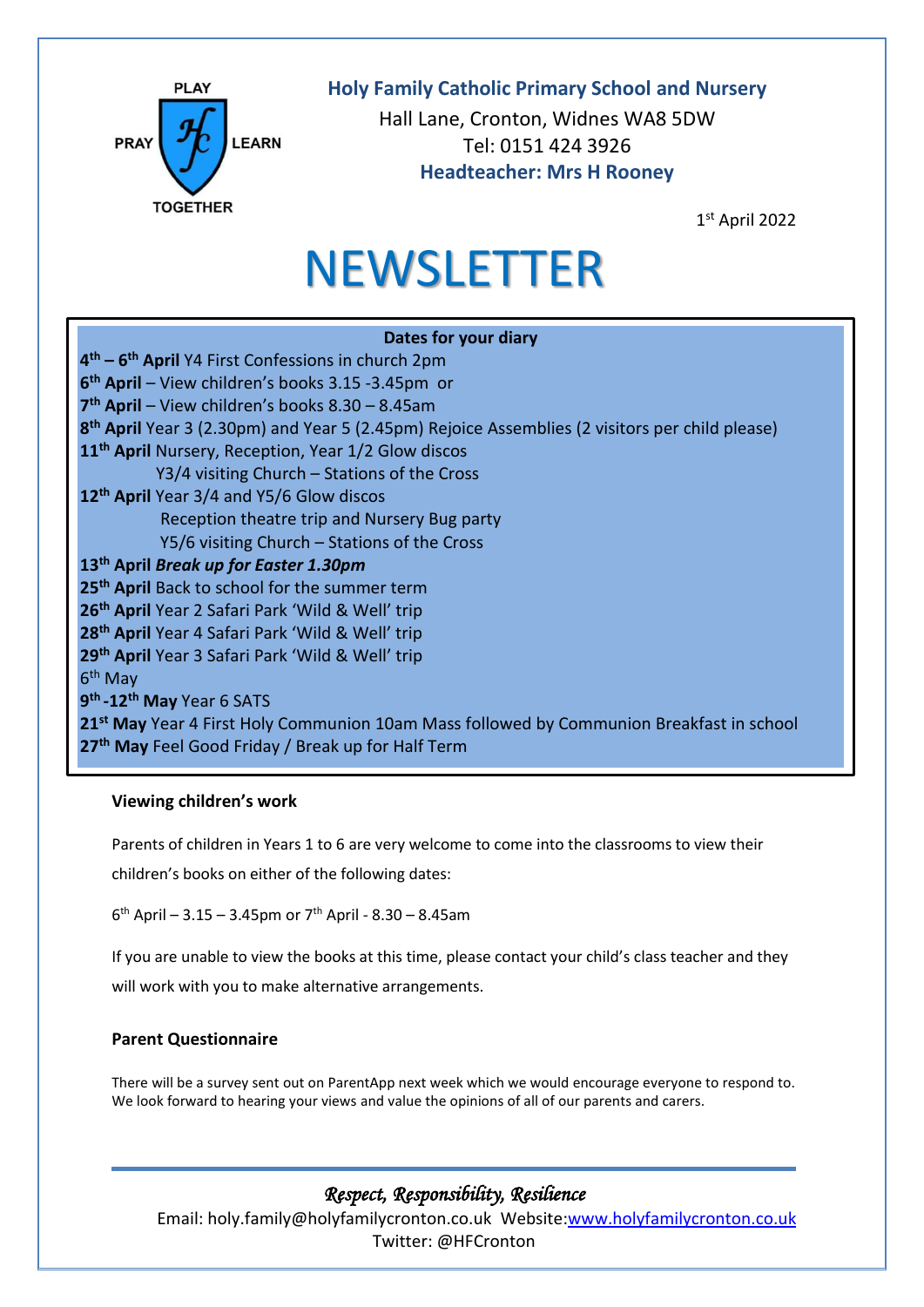#### **PTA Glow Discos**

Holy Family Cronton PTA are excited to be holding our first Spring Glow Discos. In order to safely accommodate all children wishing to attend, the discos will be held on the following dates/times:

|                | Nursery/Reception: Monday 11th April at 2.30pm until 3.30pm |
|----------------|-------------------------------------------------------------|
| Year 1/Year 2: | Monday 11th April at 3.45pm until 4.45pm                    |
| Year 3/Year 4: | Tuesday 12th April at 2.30pm until 3.30pm                   |
| Year 5/Year 6: | Tuesday 12th April at 3.45pm until 4.45pm                   |

If you would like your child to attend the Glow Disco, the cost will be £5.00 per child. The entry cost includes: A hot dog Soft drink Cake Tickets must be purchased via the form, which is attached to this message, by Friday 8th April 2022. Please complete a separate form for each child wanting to attend the disco. Please send cash payment into school in an envelope labelled with PTA Glow Disco, your child's name and class by Friday 8th April 2022. If you have any questions, please contact us at [HolyFamilyCrontonPTA@outlook.com](mailto:HolyFamilyCrontonPTA@outlook.com)

#### **Year 4 First Confessions**

Parents in Year 4, by now you will have been told which day your child is making their first confession next week. If you are unsure, please contact the office. Just a reminder about the arrangements: we will bring the children over to church and meet you there at 2pm. The children have been assigned a number at random so they will be called up in sequential order. You can collect siblings early from school afterwards if you wish. Any questions at all about this, please contact us on Monday and we will be happy to help.

#### **Year 3 and Year 5 Rejoice Assemblies -Friday 8th April (2 visitors maximum per child please)**

We are delighted to invite parents back into school to join us with our class assemblies.

**Year 3** – Doors will be open from 2.15pm for refreshments and the assembly will start at 2.30pm. (You will be able to take your child and any siblings early that day).

**Year 5** – Doors will be open from 2.45pm and refreshments will be available after the assembly.

## **Breakfast and After School Club Vacancy**

We have a vacancy for a Clubhouse Assistant. The hours are 7.30am – 8.45 am and from 3.15 – 5.15pm. Applicants may apply for both or just one position. Please see details on our website:

<https://holyfamilycronton.co.uk/about-us/job-vacancies/>

# *Respect, Responsibility, Resilience*

Email: [holy.family@holyfamilycronton.co.uk](mailto:holy.family@holyfamilycronton.co.uk) Website[:www.holyfamilycronton.co.uk](http://www.holyfamilycronton.co.uk/) Twitter: @HFCronton